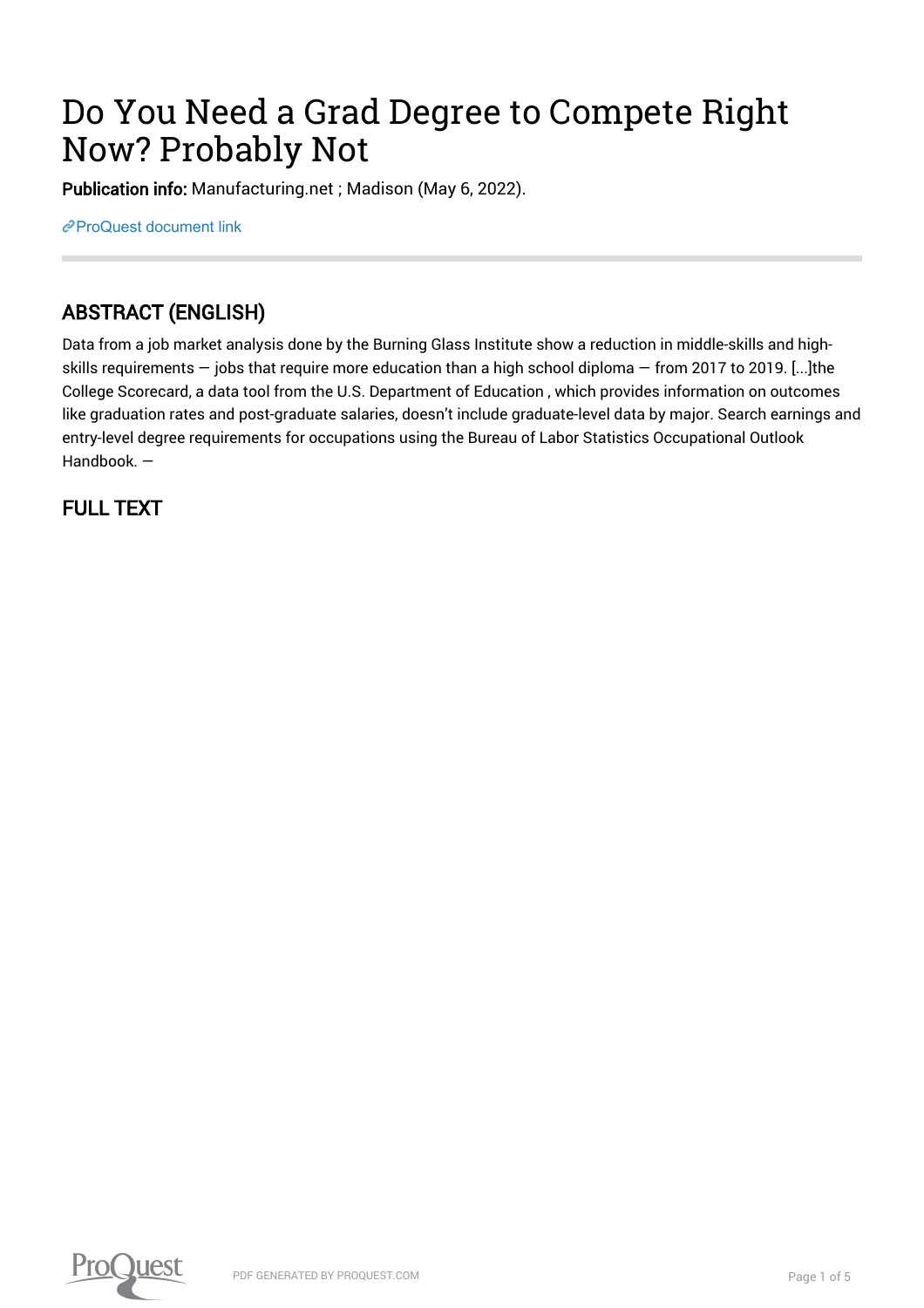

[Enlarge this image.](https://www.proquest.comhttps://www.proquest.com/textgraphic/2660193882/fulltextwithgraphics/F7DBB7FCA0BA4063PQ/1/1?accountid=44910)

More U.S. workers than ever hold a graduate degree. Years of intensifying job requirements and headlines declaring a master's "the new bachelor's degree" nudged a record number of students into grad school.

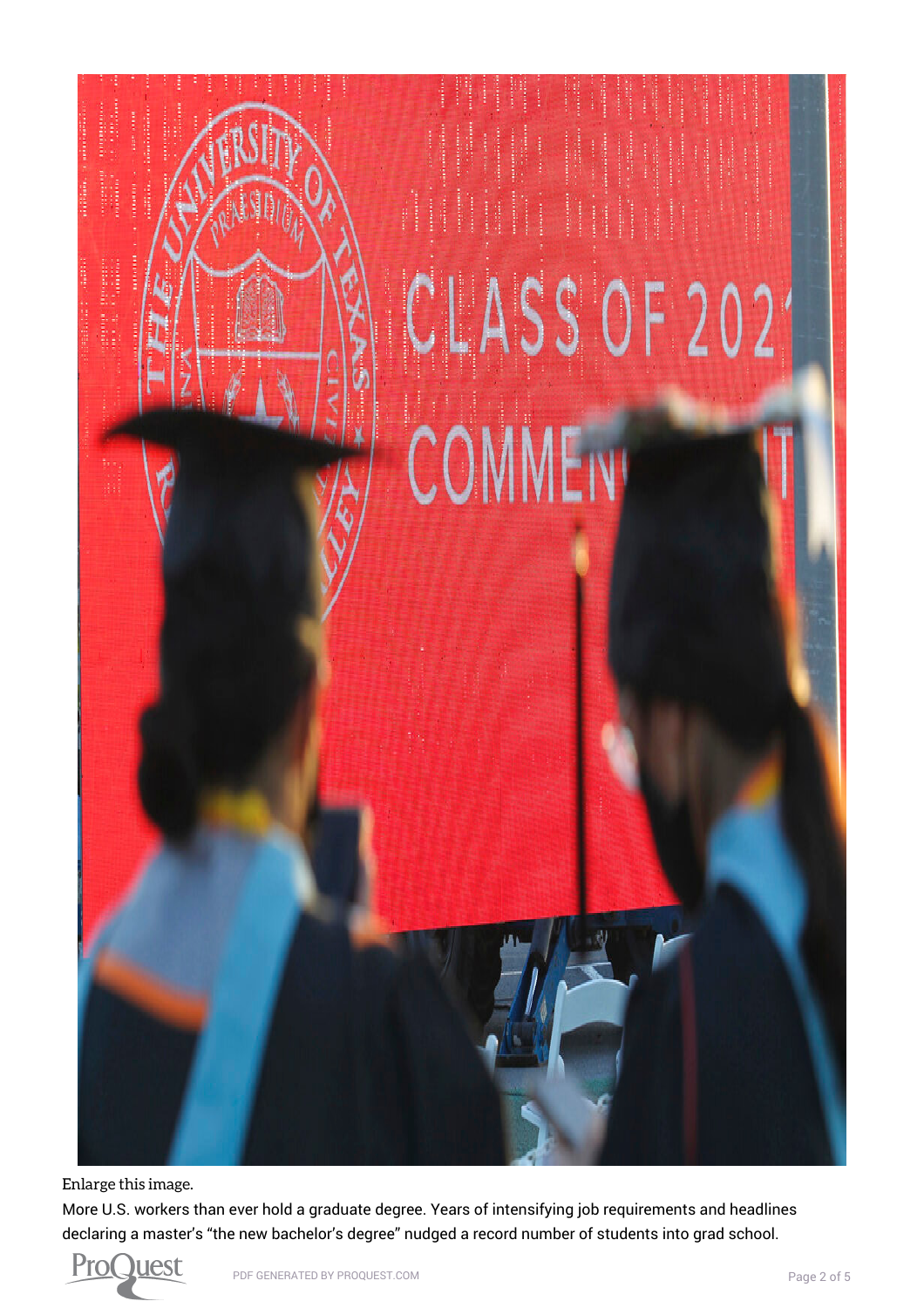And yet more well-paying jobs no longer require a college degree at all. In this tight labor market, do college grads need a master's degree to compete? Maybe not.

"We have all reduced our almost obsession with the master's degree," says Johnny C. Taylor Jr., CEO and president of the Society for Human Resource Management.

Anecdotal and statistical evidence shows employers were already pulling back degree requirements even before the pandemic: Data from a job market analysis done by the Burning Glass Institute show a reduction in middleskills and high-skills requirements —jobs that require more education than a high school diploma —from 2017 to 2019.

If fewer employers are requiring grad degrees to gain entrance to good jobs, prospective students should assess whether advanced degrees are worth taking on debt.

SOME FIELDS STILL REQUIRE ADVANCED DEGREES

Advanced degrees are still the key to entering certain professions: Medicine, law and teaching come to mind. In other fields, as long as you can convey you have the skills an employer is looking for, you can get a job without an advanced degree, says Brad Hershbein, senior economist and deputy director of research for the W.E. Upjohn Institute for Employment Research in Kalamazoo, Michigan.

ADVANCED DEGREES COULD HEDGE AGAINST A RECESSION

Employers are likely reducing education requirements to fill slots, which can be difficult in a tight labor market like this one, experts say. But that doesn't mean it will last.

"Nobody can quite explain what we're going through now; I think everyone thinks it's temporary," says Gordon Lafer, a professor in the Labor Education &Research Center at the University of Oregon.

Holding an advanced degree could provide a safeguard for the future. If the economic tide turns , Taylor says, the degree becomes a differentiator.

Advanced degrees tend to correlate with lower unemployment rates compared with bachelor's or associate degrees. But generally, any degree acts as a buffer against unemployment.

During the Great Recession, those with bachelor's degrees and higher were more likely to keep their jobs, according to 2014 research by the Georgetown University Center on Education and the Workforce . The same goes for job retention during the early days of the pandemic, according to June 2020 data from The Federal Reserve Bank of San Francisco.

#### GRADUATE PROGRAMS DON'T ALWAYS PAY OFF

What consumers need is data that show program-specific outcomes like graduates' employment rates and average salaries. These are woefully difficult to find. For example, the College Scorecard, a data tool from the U.S. Department of Education , which provides information on outcomes like graduation rates and post-graduate salaries, doesn't include graduate-level data by major.

The lack of transparency makes it harder for prospective students to make an informed decision. And that could lead some to end up with debt they're unable to repay.

"Not everyone realizes there's a risk that it's a bad financial investment," says Hershbein.

Graduate loan debt has reached an all-time high, according to data from the federal government and think tanks like the Center for American Progress and Brookings. Unlike undergraduate loans, which have stricter limits on the amount of debt students can take on annually, federal Grad PLUS and private graduate loans allow students to borrow up to the cost of attendance, so it's easier to rack up debt.

Your earnings after attaining a grad degree will largely depend on your field and employer. Outcomes in some fields are easier to predict than in others, says Hershbein.

"Teachers' master's degrees are carefully calibrated; based on union contracts they know what the pay is going to be," says Hershbein. But outcomes for master's in areas like public policy or fine arts are more of an unknown, he adds.

#### MASTER'S PROGRAMS ARE NOT ALL EQUAL

Where you get your degree also matters. "If you're getting an online master's degree from the University of Phoenix

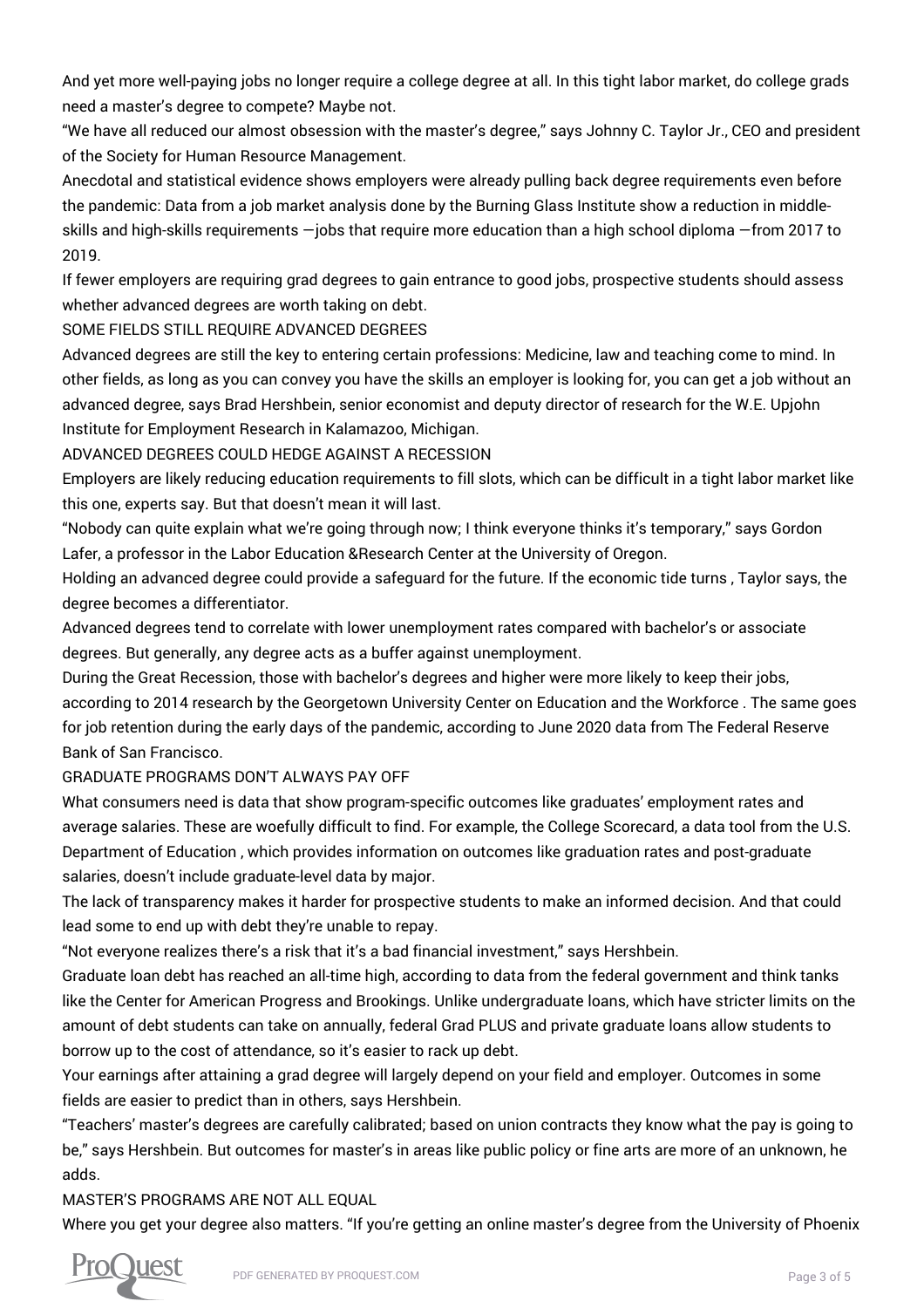it will pay off less than a master's degree from the University of Pennsylvania," Hershbein says.

Taylor says the nature of remote learning during the pandemic erased some of the bias around online programs, but employer preference is still skewed toward degrees from elite colleges.

"I think we have to be honest with ourselves: There's always an elitism that plays itself into the hiring process," says Taylor.

For graduate students, attending a highly selective university might help them make professional connections to more easily get a job. And grad programs are "cash cows" for universities, says Hershbein. Universities count on the prestige of their undergraduate degrees to attract graduate students into expensive programs. Students then rack up exorbitant debt for degrees that might not pay off.

An estimated 40% of master's degree programs do not pay off at all, according to February 2022 data from the Foundation for Research on Equal Opportunity, a nonprofit think tank.

The uncertainty means prospective students will need to do some legwork to prevent graduate school from harming their finances more than it helps their employment prospects. That means graduate applicants should: —Start with the graduate program costs on a school's website.

—Search earnings and entry-level degree requirements for occupations using the Bureau of Labor Statistics Occupational Outlook Handbook.

—Scour other tools that list program types and outcomes by degree level including the Wall Street Journal and the Georgetown Center on Education and the Workforce.

### DETAILS

\_\_\_\_\_\_\_\_\_\_\_\_\_\_\_\_\_\_\_\_\_\_\_\_\_\_\_\_\_\_\_\_\_\_\_\_\_\_\_\_\_\_\_\_\_\_\_\_\_\_\_

| Subject:                       | Colleges &universities Employers; Education; Employment; Pandemics; Skills; Data<br>search; Labor market; Graduate students |
|--------------------------------|-----------------------------------------------------------------------------------------------------------------------------|
| <b>Business indexing term:</b> | Subject: Employers Employment Labor market; Industry: 61131 : Colleges,<br>Universities, and Professional Schools           |
| Location:                      | <b>United States-US</b>                                                                                                     |
| <b>Classification:</b>         | 61131: C olleges, Universities, and Professional Schools                                                                    |
| <b>Publication title:</b>      | Manufacturing.net; Madison                                                                                                  |
| <b>Publication year:</b>       | 2022                                                                                                                        |
| <b>Publication date:</b>       | May 6, 2022                                                                                                                 |
| Section:                       | Labor                                                                                                                       |
| <b>Publisher:</b>              | <b>Industrial Media</b>                                                                                                     |
| Place of publication:          | Madison                                                                                                                     |
| <b>Country of publication:</b> | <b>United States, Madison</b>                                                                                               |
| <b>Publication subject:</b>    | Technology: Comprehensive Works                                                                                             |